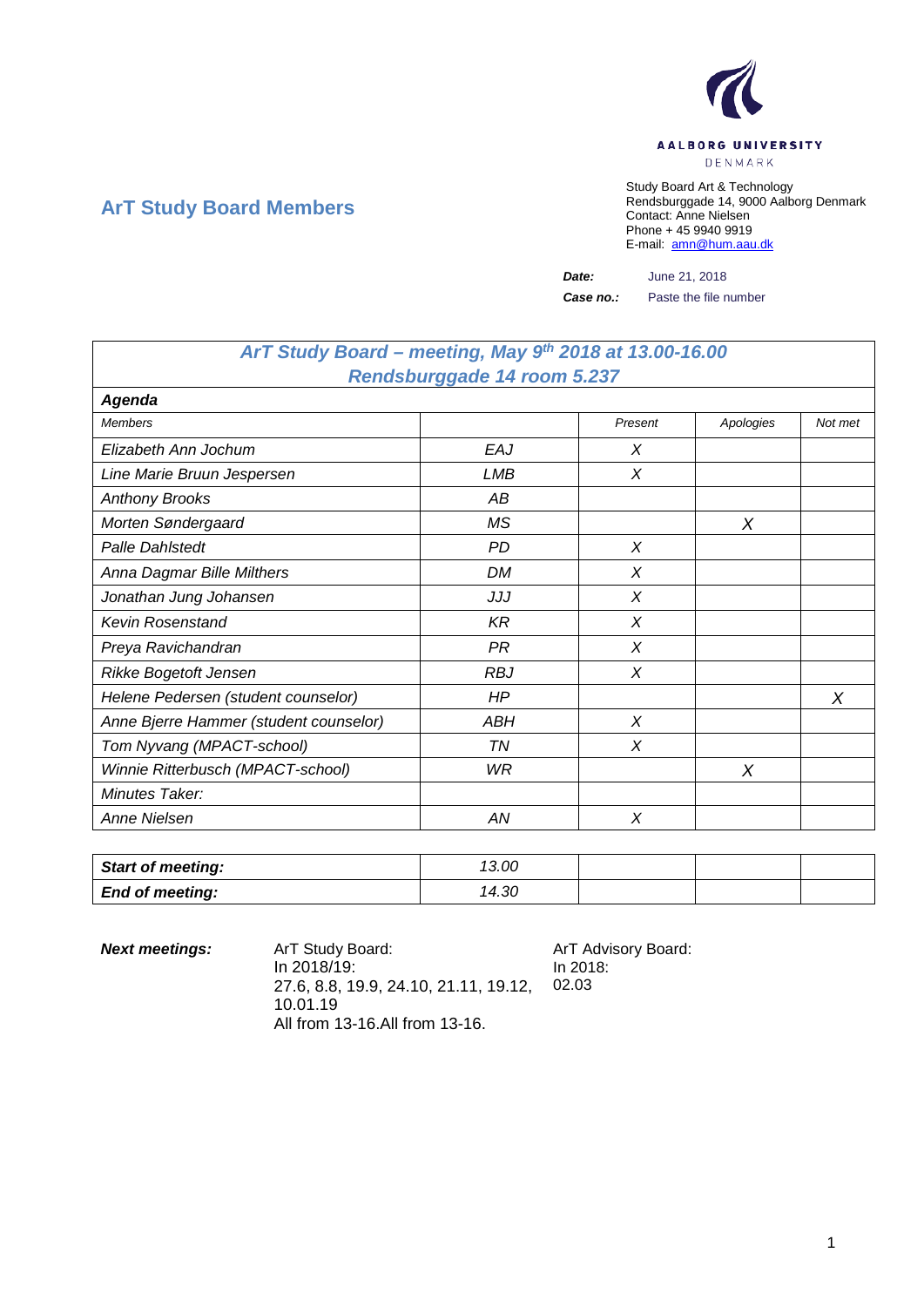

| Items: |                                                                                                                                                                                                                                                                                    |
|--------|------------------------------------------------------------------------------------------------------------------------------------------------------------------------------------------------------------------------------------------------------------------------------------|
| 1.     | Approval of Agenda 09.05.2018                                                                                                                                                                                                                                                      |
|        | Approved                                                                                                                                                                                                                                                                           |
| 2.     | Approval of Minutes 06.03.2018 (Attached)                                                                                                                                                                                                                                          |
|        | Approved                                                                                                                                                                                                                                                                           |
| 3.     | News:                                                                                                                                                                                                                                                                              |
| 3.a.   | <b>Head of Study (LMB)</b>                                                                                                                                                                                                                                                         |
|        | <b>Self-evaluation report</b>                                                                                                                                                                                                                                                      |
|        | The report has almost been made, but still in the process of writing as some input is related – will be<br>send out May 16 for e-mail comments.                                                                                                                                    |
|        | Your comments will be put in after a dialogue between LMBJ, TN and WBR                                                                                                                                                                                                             |
|        | The report covers the last 3 years work in the ArT study Board.                                                                                                                                                                                                                    |
| 3.b.   | <b>Students (DM)</b>                                                                                                                                                                                                                                                               |
|        | Exhibition news.                                                                                                                                                                                                                                                                   |
|        | Nice place to exhibit in Karolinelund. Some problems about stuff borrowed by the campus staff that<br>was broken because of the weather.                                                                                                                                           |
|        | Remarks that the students are representing ArT and should be acting like I, i.e. no alcohol, every ar-<br>tefact has to be with students to explain the pieces and not empty during the exhibition time. After<br>the opening hours, it is OK to party and leaving the exhibition. |
| 3.c.   | <b>Students Supervisors (ABH/HP)</b>                                                                                                                                                                                                                                               |
|        | Interviews Monday with the applicant for the position to new students' counsellors.                                                                                                                                                                                                |
| 3.d.   | <b>MPACT-School (TN/WBR)</b>                                                                                                                                                                                                                                                       |
|        | <b>TN</b>                                                                                                                                                                                                                                                                          |
|        | Are struggling to finish the self-evaluation reports from all study board under the school. The reports<br>looks good and almost done.                                                                                                                                             |
|        | TN gave an information about: "Nedlæggelse af fakulteterne samt arbejdet med uddelegering af ar-<br>bejdsopgaver samt omfordeling af personale". Still not much to tell about, as it is still in progress.                                                                         |
| 4.     | <b>Requisition Fall 2018 (attached)</b>                                                                                                                                                                                                                                            |
|        | LMBJ went through the requisition for Fall 2018.                                                                                                                                                                                                                                   |
|        | Some changes from last year because of temporary staffing.                                                                                                                                                                                                                         |
|        | The requisition was approved.                                                                                                                                                                                                                                                      |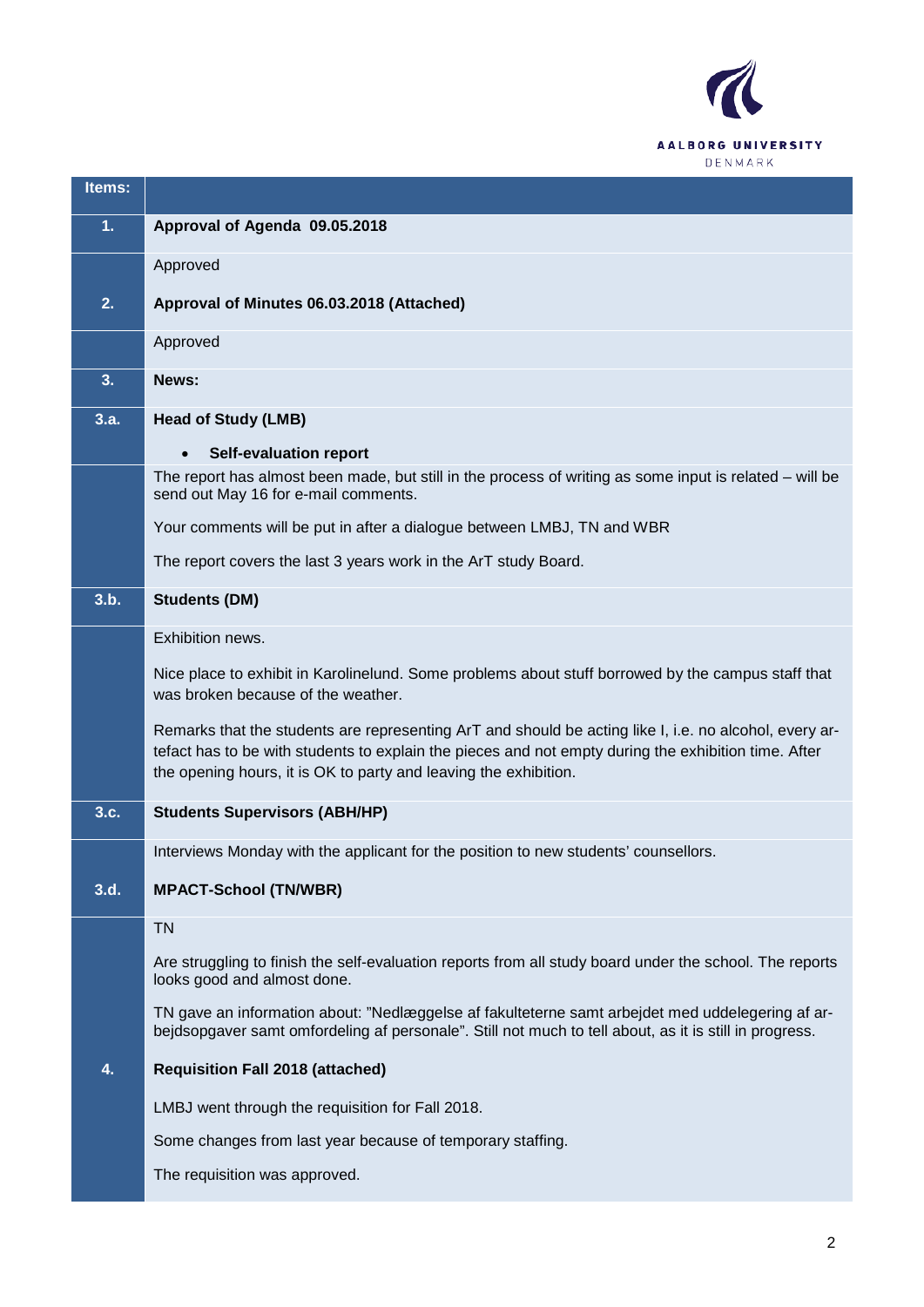

| 5. | Format for handling in semester descriptions, return to old template (Attachment will be send<br>later)                                                          |
|----|------------------------------------------------------------------------------------------------------------------------------------------------------------------|
|    | The format is still not finish. This year it will be like earlier $-$ a word format document $-$ into a pdf-file                                                 |
|    | The document has to be approved by the ArT Study Board at the meeting in June.                                                                                   |
|    | After approving - the teachers must import the information into moodle before opening for the stu-<br>dents medio August.                                        |
|    | The study board approves this solution.                                                                                                                          |
|    | Tom left the meeting<br>Rikke joined the meeting                                                                                                                 |
| 6. | Questions about supervision for survey x-act (Attachment will be send later) (decision)                                                                          |
|    | The Study board discussed the proposal for new questions for the semester survey.                                                                                |
|    | (questions marked by red, are already in the Survey X-act)                                                                                                       |
|    | Group work:                                                                                                                                                      |
|    | The group formation process proceeded appropriately                                                                                                              |
|    | The collaboration in the group was good and constributed to achieving the learning objectives                                                                    |
|    | I feel that I contributed to the collaboration in the group                                                                                                      |
|    | Comments about the collaboration in the group:                                                                                                                   |
|    | Solo projects:                                                                                                                                                   |
|    | Why did you work alone                                                                                                                                           |
|    | <b>Supervision evaluation:</b>                                                                                                                                   |
|    | Did students and supervisor(s) talk about and match their expectations to the supervision in the be-<br>ginning of the semester, and during the project process? |
|    | Yes no                                                                                                                                                           |
|    | Were the supervision meetings structured and did the meetings follow an agenda?                                                                                  |
|    | How do you evaluate your own preparation for the supervision meetings?                                                                                           |
|    | How relevant do you think supervision has been in relation to report writing?                                                                                    |
|    | What is your overall evaluation of supervision on this semester?                                                                                                 |
|    | Mention 1-2 things about supervision that you found particularly useful this semester                                                                            |
|    | Mention 1-2 things you missed in supervision                                                                                                                     |
|    | Other comments about supervision? (rephrasing of "Comments on the project supervisors and pro-<br>ject work")                                                    |